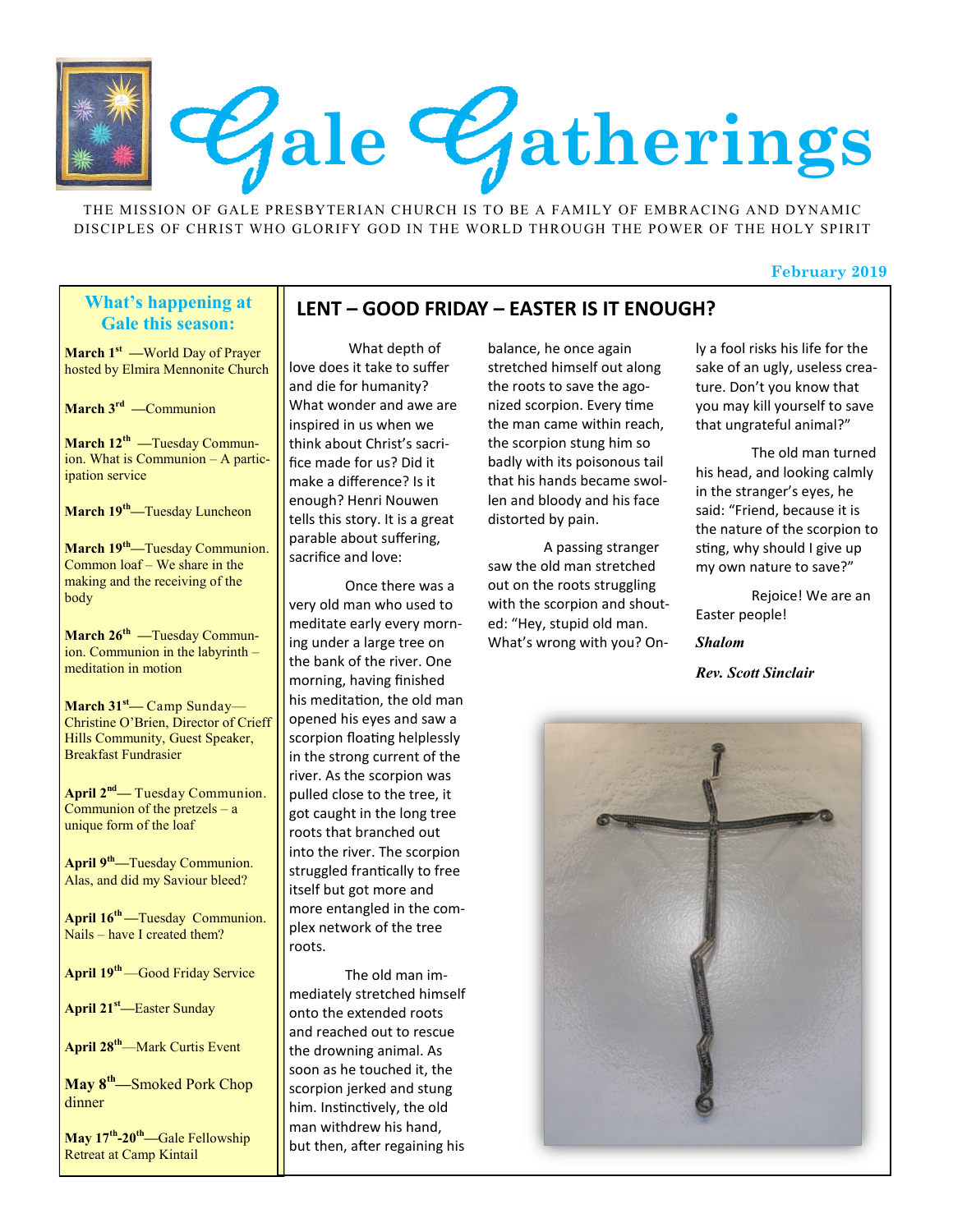Г

# **Tuesday Luncheons 2019**

| <b>COME JOIN US FOR LUNCH 2019</b><br>The third Tuesday of every month (*except October<br>which will be the second Tuesday of the month) from<br>11:30 a.m. - 12:30 p.m. Only \$12.00 (**except December's<br>Christmas luncheon \$15.00)<br>Note - no lunches July and August |                                                                                                                       | 20/20-00-00-00 |                                                                                                        |  |
|---------------------------------------------------------------------------------------------------------------------------------------------------------------------------------------------------------------------------------------------------------------------------------|-----------------------------------------------------------------------------------------------------------------------|----------------|--------------------------------------------------------------------------------------------------------|--|
| March 19                                                                                                                                                                                                                                                                        | Roast pork, mashed potatoes, gravy, bread, vegeta-<br>bles, salad, chocolate oven pudding with ice cream,<br>beverage | May 21         | Russian chicken with noodles, hot vegetable, bread,<br>salad, rhubarb dessert with ice cream, beverage |  |
| April 16                                                                                                                                                                                                                                                                        | Meat loaf, mashed potatoes, gravy, hot vegetable,<br>bread, salad, desert, beverage                                   | June 18        | Cold ham, salads, bread, strawberry dessert, bever-<br>age                                             |  |

# **A Book You Should Read Between Heaven And Mirth by James Martin, SJ (2011)**

*Reviewed by Rev. Sinclair*

Here is a fun book that recently appeared in our church library. Father Martin has written a serious argument for joy, humour and laughter as part of a healthy spiritual life. The book made me smile, notwithstanding its topic. It comes across so personable and enjoyable. It is an easy read while delving into scholarly research into joy, laughter and happiness. The author leaves no doubt that joy and laughter are God's

intent for us – even in times of suffering and loss.

When you read it you'll find insights from real life, discussions with scholars and a mix of the most helpful ideas from some classic works on joy, humour and laughter. The book is mirthful in itself. There are plenty of jokes sprinkled throughout the book. He inserts a few studies and reflections on selections of the Bible demonstrating the value of joy.

The famous 20<sup>th</sup> century theologian Karl Barth once said, "laughter is the closest thing to God's grace."

Between Heaven and Mirth is available to be borrowed from our church library.



# **PAGES (Presbyterians At Gale Enjoying Stories)**

| Date          | <b>Book</b>                                                              | Leader      | <b>Host</b>        | <b>Dessert</b>  |
|---------------|--------------------------------------------------------------------------|-------------|--------------------|-----------------|
| Mon. March 25 | <b>Sensible Shoes</b><br><b>By Sharon Garlough Brown</b>                 | Joan Moyer  | ?? or at Gale      | ??              |
| Mon. June 3   | <b>Discussion and Book Selec-</b><br>tions for our 9 <sup>th</sup> year! | Jan Parsons | <b>Gale Church</b> | <b>Pot Luck</b> |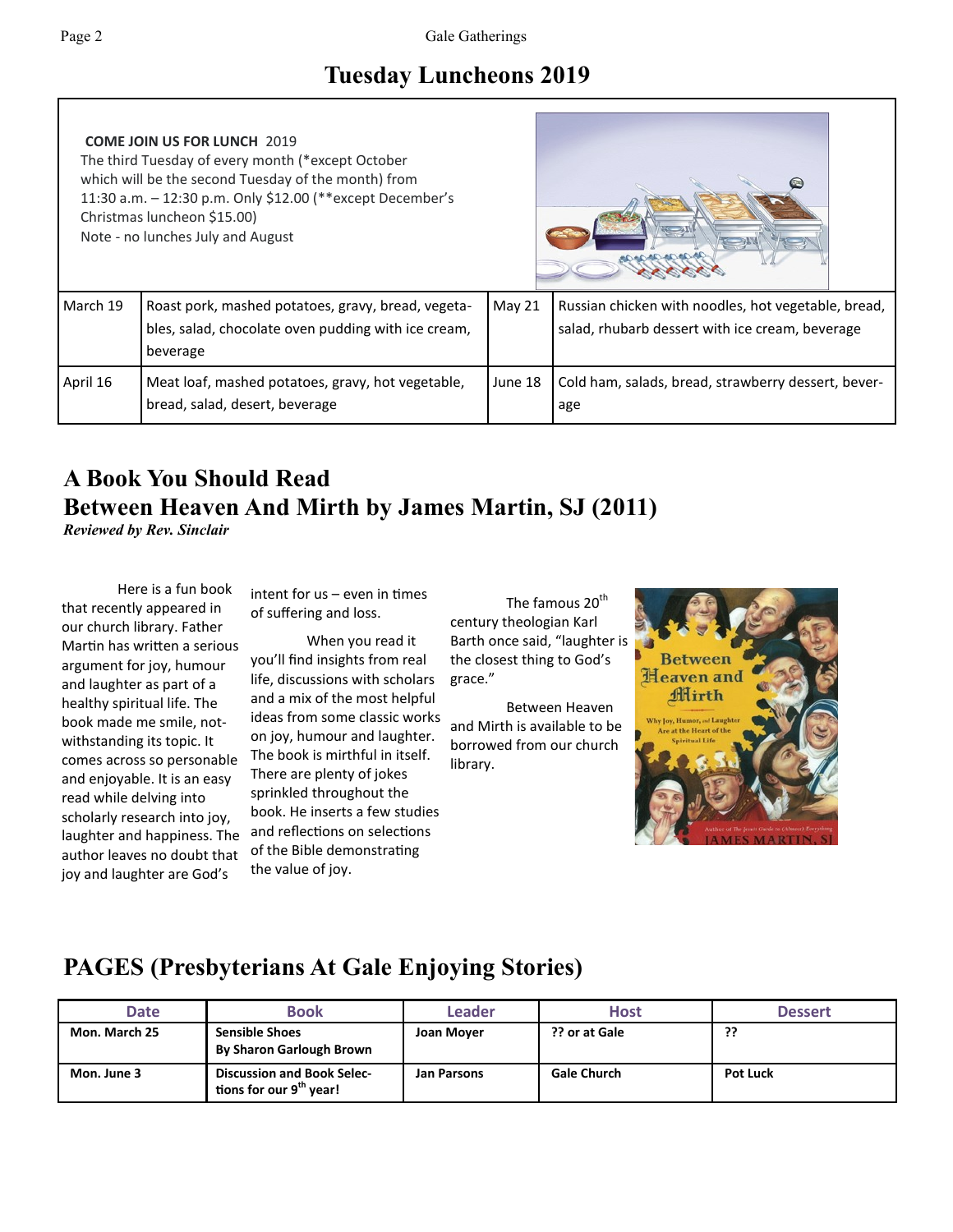## **2019 Camping Information**

Even though these February days are cold and snowy, it is time to start thinking about the 2019 Camping season! There are many great camp programs available for our children and families through our church. If your children haven't experienced the fun of Christian Camping, we encourage you to give it a try! Check out these camps online—Cairn, located in Baysville, and Camp Kintail in Goderich.

Both camps have great websites which are fun to explore with lots of news about the exciting things they have planned for our children this summer. *Registration forms are also available on these sites. It is a good idea to register early to ensure you get your first choice of week and program.*

Mark your calendar and dust off those camping clothes, **Camp Sunday at Gale**

is on **Sunday March 31st**. CEC will be hosting a **fundraiser breakfast** before church that day. All funds raised will go to support the Campership Fund at Gale. This fund is used to support the Gale Fellowship Retreat (partial cost for children), and up to 60% for summer camps that children can attend. Donations may also be made through your offering envelope by marking "Campership Fund" on the other line. If you have questions about the Campership Fund please speak to any CEC member.

This Camp Sunday service will be a café church style and we are excited to have **Christine O'Brian,** Director **at Crieff Hills Community** join us as our **guest speaker** during the service.

Keep an eye out in the bulletin for more details related to start time of breakfast being served by CEC that day.

### **KOTR (Kintail On The Road) 2019**

**KOTR** (Kintail on the Road) date has been set for 2019. It will be returning for its seventh year at Gale this summer! KOTR will be held at Gale on **Monday August 19th to Friday August 23rd .** This very popular full day program is for children who have completed JK up to Grade 6. Preparation is in the works and registration forms will be ready by Camp Sunday through the

church office or website, if not just before. It is a good idea to register early as space is limited and it fills up quickly!

**Many volunteers** are needed for this program to run successfully, this includes junior and adult volunteers. Gale volunteers play an important role, essentially that of a counsellor at camp. Building relationships between volunteers and campers is important.

KOTR staff are only in the community for a week, but

hopefully relationships built with volunteers will continue long after the week is over. We increase the number of children who can attend based on the number of adult volunteers we can recruit. We often have a 'wait list' and hate to disappoint anyone! So if you are able, plan to set aside some time this summer to volunteer and experience for yourself how Gale is sharing God's love and joy with children in our town!

Also needed will be a **host billet** for the 4 staff members that come from Kintail to run the program for the week. Watch the bulletin, bulletin board and website for more information.



### **Gale Fellowship Retreat 2019**

Our annual Gale Fellowship Retreat this year will be from **Friday May 18th to Sunday May 20th 2019.** This is held at Camp Kintail on the shores of Lake Huron, for a weekend of fun and fellowship. This retreat is a great opportunity to get to know other Gale friends and families better, while enjoying nature's beautiful surroundings, sharing great meals and worshipping God together.

All ages are wel-

come and we hope you will come and join us this year!

This year we are offering a few different options for people to try. You can attend for the full weekend, to come up for 1 or 2 nights or 1-2 days.

Our main activities happen on Saturday with the guidance of Kintail staff. We have use of all the great activities Kintail has to offer such as The Rock Wall, Disc Golf, High and Low Rope courses and the "*Adventure Tower"* climbing wall, 100 foot

slide and Hobbit hunts and of course the beach!

**This year** we are also planning on staying until after an early camp fire on the Sunday, which means that we will be able to spread the activities and beach time over **2 full days at camp**!

Registration forms will be available at Camp Sunday. Questions -speak to Melanie Dow.